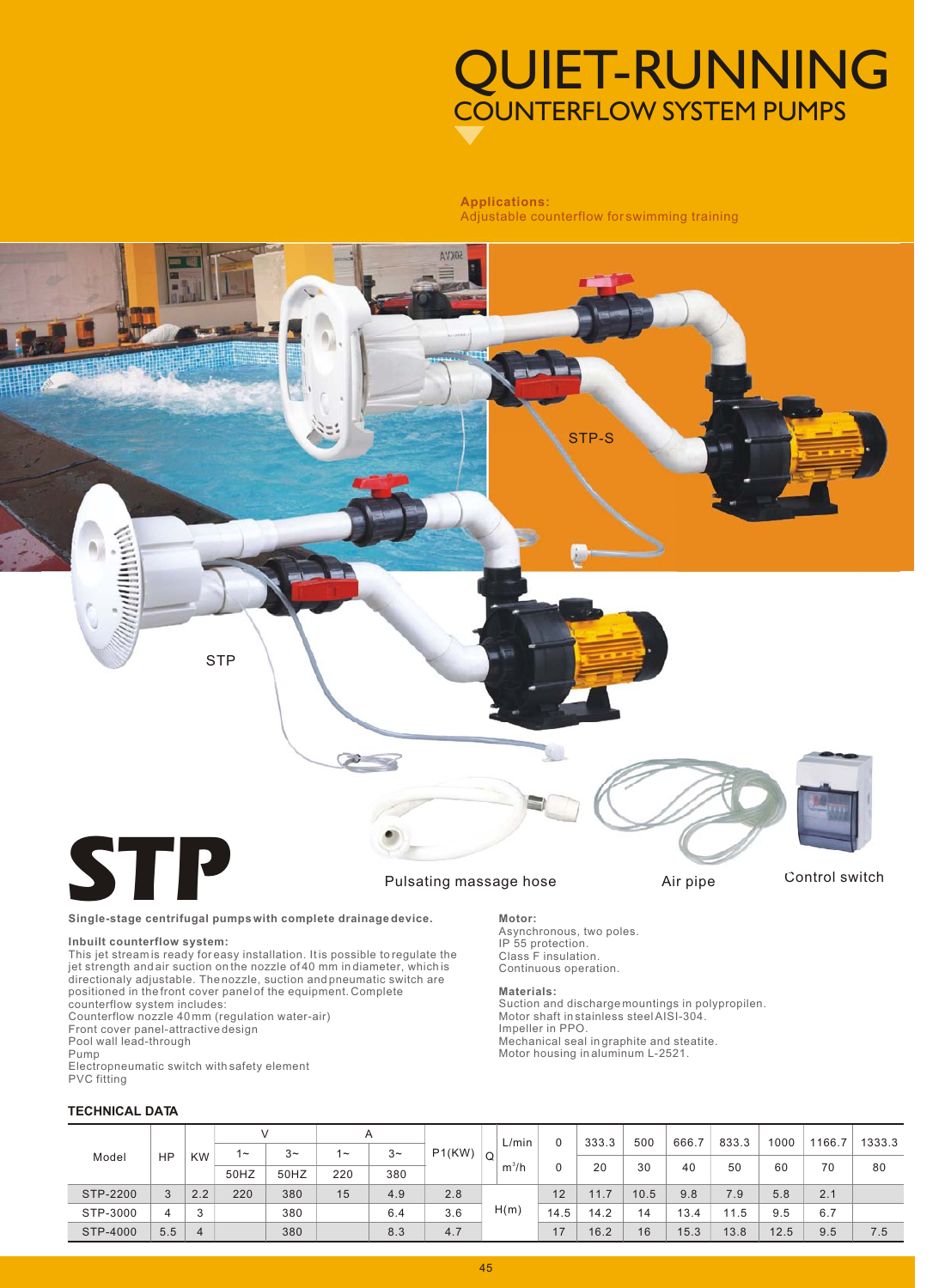





| Model    | A   | В   | C   | D         | Ε   | E  | G    | н   | H1  |
|----------|-----|-----|-----|-----------|-----|----|------|-----|-----|
| STP-2200 | 370 | 156 | 440 | $\Phi$ 75 | 395 | 77 | 1110 | 340 | 635 |
| STP-3000 | 410 | 156 | 470 | $\Phi$ 75 | 395 | 77 | 1110 | 340 | 635 |
| STP-4000 | 440 | 156 | 500 | $\Phi$ 75 | 395 | 77 | 1110 | 340 | 635 |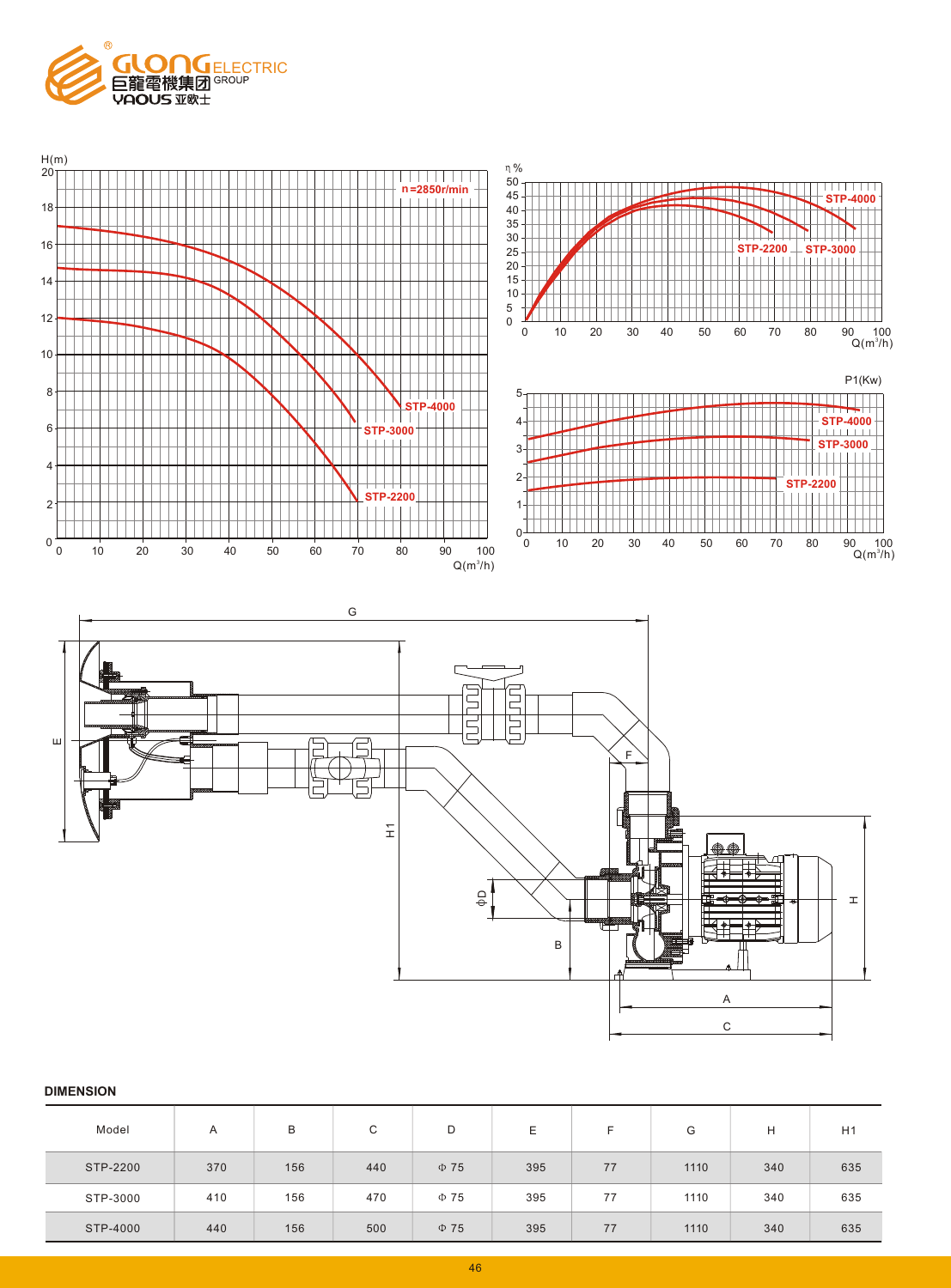

# **STP COUNTERGLOW JET**



## **INSTALLATION IN CONCRETE SWIMMING POOLS INSTALLATION IN CONCRETE SWIMMING POOLS WITH LINER**





**INSTALLATION IN PREFABRICATED SWIMMING POOLS INSTALLATION IN PANELLED SWIMMING POOLS WITH LINER**